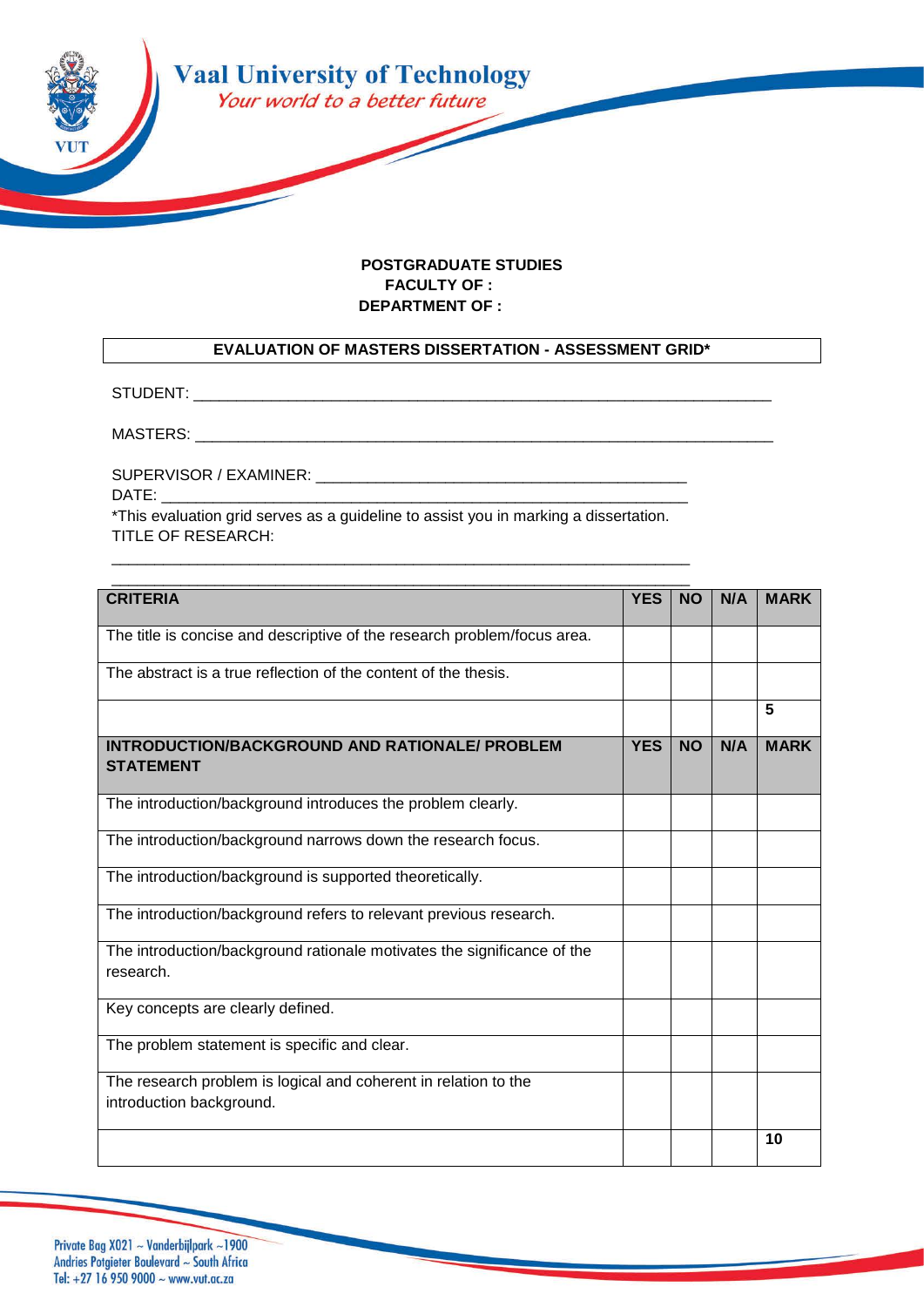| <b>RESEARCH QUESTIONS, PURPOSE AND OBJECTIVES</b>                                                                                     | <b>YES</b> | <b>NO</b> | N/A | <b>MARK</b> |
|---------------------------------------------------------------------------------------------------------------------------------------|------------|-----------|-----|-------------|
| The research problem is integrated within existing theoretical/knowledge<br>framework.                                                |            |           |     |             |
| The research questions/purpose and objectives are logical and coherent<br>in relation to the research problem.                        |            |           |     |             |
| The research questions/purpose and objectives are clear, concise and<br>focused.                                                      |            |           |     |             |
| The research questions/purpose and objectives contain the variables,<br>target population and the context of the study.               |            |           |     |             |
| The hypotheses are measurable (in quantitative research)/the<br>assumptions of the researcher are described (or qualitative research) |            |           |     |             |
|                                                                                                                                       |            |           |     | 10          |
| <b>LITERATURE REVIEW</b>                                                                                                              | <b>YES</b> | <b>NO</b> | N/A | <b>MARK</b> |
| Literature review is logical and coherent to the research design/problem.                                                             |            |           |     |             |
| Literature review is appropriate for the level of study (magister/doctoral).                                                          |            |           |     |             |
| Literature review is critical and unbiased interpretation of available theory.                                                        |            |           |     |             |
| Literature review reflects current credible sources.                                                                                  |            |           |     |             |
| The depth/scope of literature review is saturated.                                                                                    |            |           |     |             |
| Literature review is logically organized and integrated within the research.                                                          |            |           |     |             |
|                                                                                                                                       |            |           |     | 20          |
| RESEARCH METHODOLOGY*Please take in account the<br>applicability and suitability to the relevant subject areas                        | <b>YES</b> | <b>NO</b> | N/A | <b>MARK</b> |
| <b>Population and sampling</b>                                                                                                        |            |           |     |             |
| The population is described according to size and characteristics.                                                                    |            |           |     |             |
| The sampling method(s) is clearly described.                                                                                          |            |           |     |             |
| The sampling criteria are clearly described.                                                                                          |            |           |     |             |
| The sample size is described.                                                                                                         |            |           |     |             |
| The sample method/size is appropriate for the research design.                                                                        |            |           |     |             |
| The sample method/size is appropriate for the methods of data collection<br>and analysis.                                             |            |           |     |             |
| <b>Research Design</b>                                                                                                                |            |           |     |             |
| The research design is clearly design.                                                                                                |            |           |     |             |
| The research design is appropriate for the research problem.                                                                          |            |           |     |             |
| The acceptability of the research design is methodologically grounded                                                                 |            |           |     |             |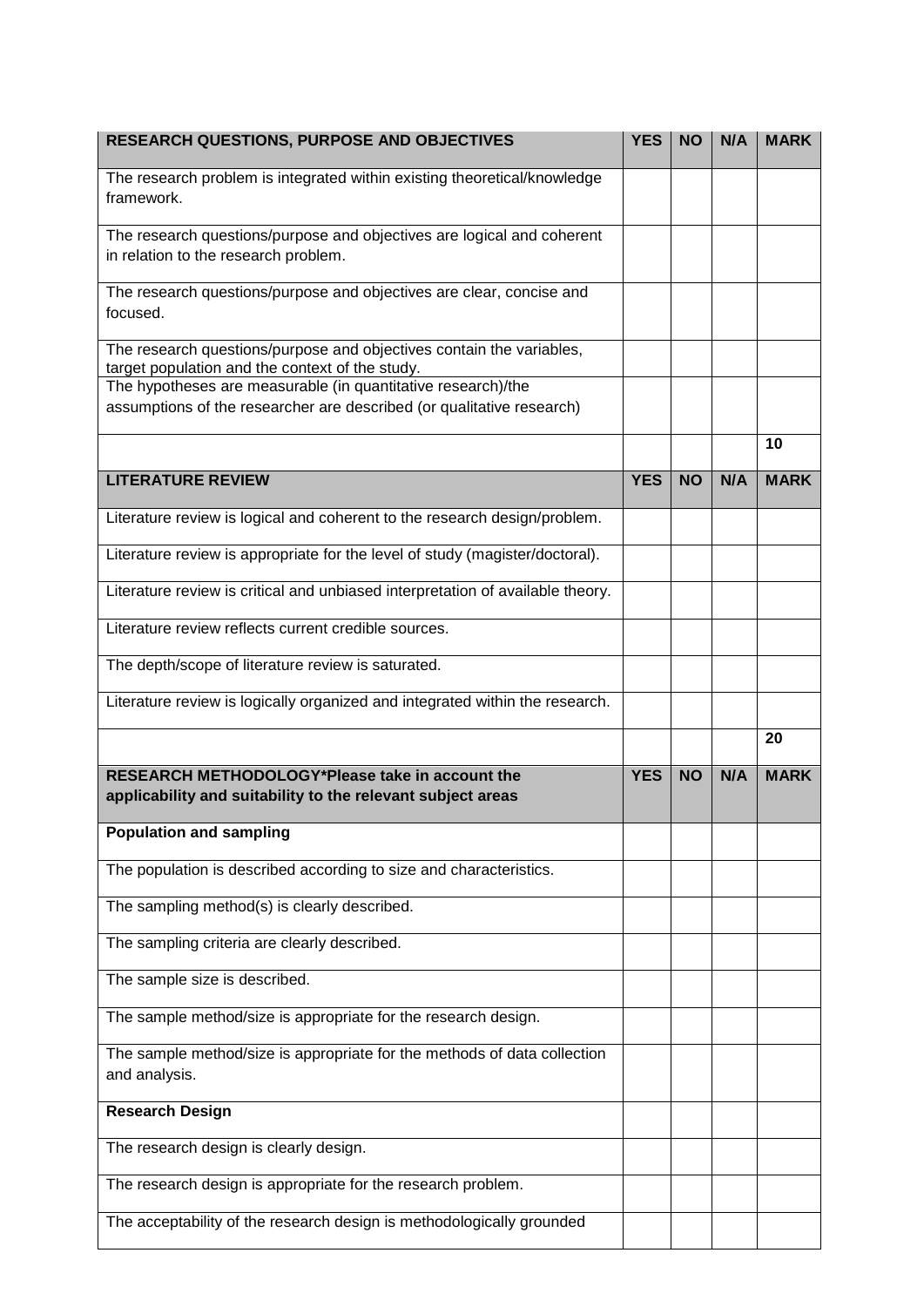| and justified.                                                                                                         |            |           |     |             |
|------------------------------------------------------------------------------------------------------------------------|------------|-----------|-----|-------------|
| <b>Data Collection</b>                                                                                                 |            |           |     |             |
| Method(s) of data collection/measuring instrument is clearly described.                                                |            |           |     |             |
| Method(s) of data collection/measuring instrument is appropriate to the<br>research design/ problem/purpose.           |            |           |     |             |
| Method(s) of data collection/measuring instruments are supported by<br>methodological sources.                         |            |           |     |             |
| A pilot study was conducted.                                                                                           |            |           |     |             |
| Validity and Reliability/Trustworthiness                                                                               |            |           |     |             |
| Validity and reliability/trustworthiness is clearly described.                                                         |            |           |     |             |
| Validity and reliability/trustworthiness is appropriate for the research<br>design.                                    |            |           |     |             |
| Validity and reliability/trustworthiness is described for the methods of data<br>collection/measuring instruments.     |            |           |     |             |
| <b>Data Analysis</b>                                                                                                   |            |           |     |             |
| Method(s) of data analysis is clearly described.                                                                       |            |           |     |             |
| Method(s) of data analysis is appropriate for the research design.                                                     |            |           |     |             |
| Method(s) of data analysis is appropriate for the methods of data<br>collection.                                       |            |           |     |             |
| Method(s) of data analysis is appropriate for the population and sampling.                                             |            |           |     |             |
| Method(s) of data analysis is conducted according to acceptable<br>procedures in sciences.                             |            |           |     |             |
| Adherence to all ethical considerations as relevant to the study                                                       |            |           |     |             |
|                                                                                                                        |            |           |     | 20          |
| <b>RESULTS/FINDINGS, CONCLUSIONS AND RECOMMENDATIONS</b>                                                               | <b>YES</b> | <b>NO</b> | N/A | <b>MARK</b> |
| The results are clearly described.                                                                                     |            |           |     |             |
| The results are related to the research purpose/objectives/questions.                                                  |            |           |     |             |
| Demonstrates a clear ability to interpret results.                                                                     |            |           |     |             |
| Presentation of the data is relevant and economical.                                                                   |            |           |     |             |
| Displays scientific imagination with regard to the analysis of the results                                             |            |           |     |             |
| Demonstrates capability with regard to the systematic addressing of the<br>research problem.                           |            |           |     |             |
| Research has contributed to solving the original problem and addressing<br>the research question/objective/hypothesis. |            |           |     |             |
| Displays mastery of the specific research techniques required at this                                                  |            |           |     |             |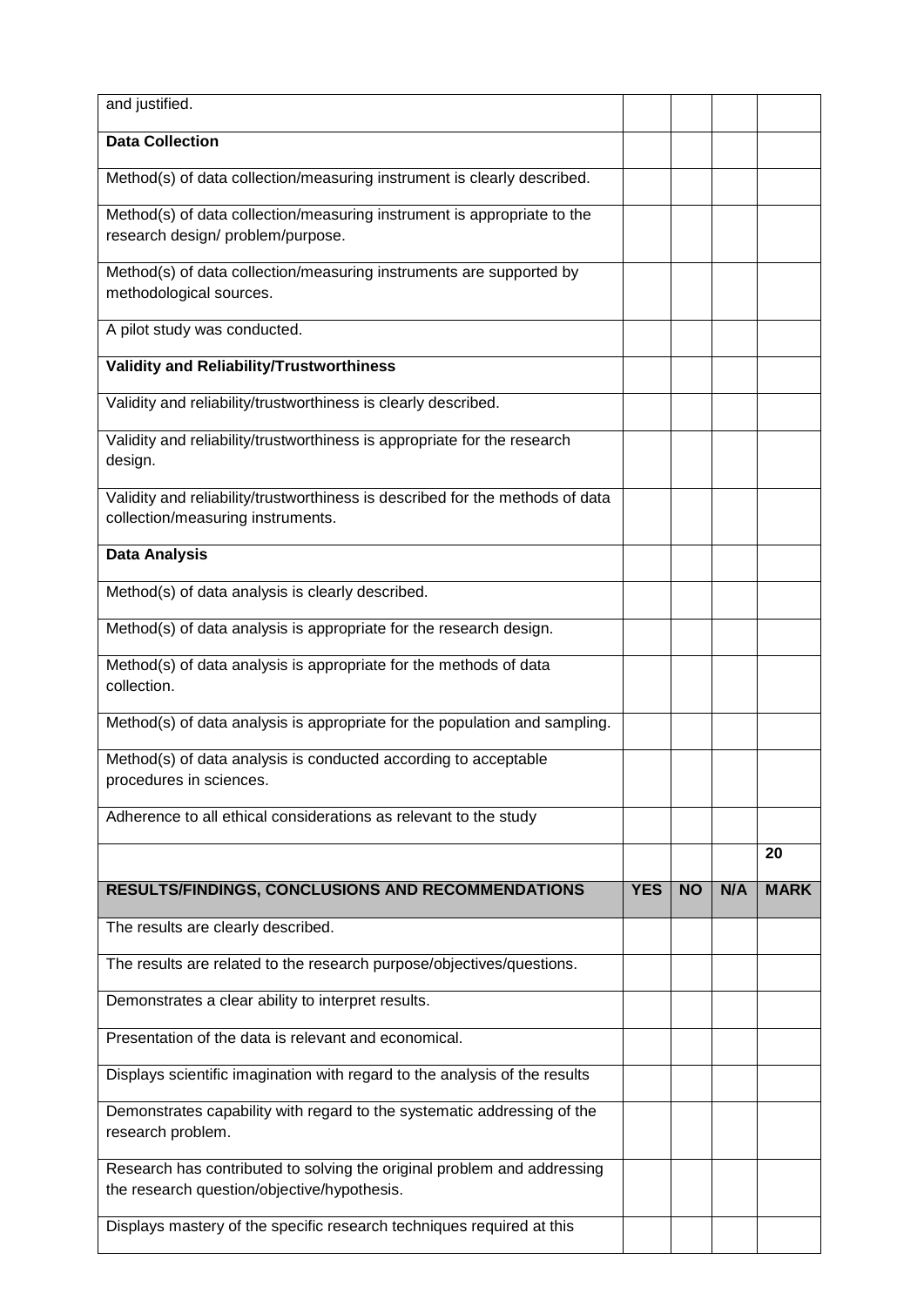| level.                                                            |            |           |     |             |
|-------------------------------------------------------------------|------------|-----------|-----|-------------|
| Conclusions/recommendations are supported by results.             |            |           |     |             |
| Line of reasoning is evident.                                     |            |           |     |             |
| Conclusions/recommendations are integrated within existing        |            |           |     |             |
| theoretical/knowledge frameworks.                                 |            |           |     |             |
| Limitations of the research are made.                             |            |           |     |             |
| Recommendations for future research are made.                     |            |           |     |             |
|                                                                   |            |           |     | 30          |
| <b>GENERAL TECHNICAL ASPECTS</b>                                  | <b>YES</b> | <b>NO</b> | N/A | <b>MARK</b> |
| A consistent style of referencing technique/bibliography is used. |            |           |     |             |
| Grammar and spelling are correct.                                 |            |           |     |             |
| The layout and presentation are logical.                          |            |           |     |             |
| Numbering format is consistent.                                   |            |           |     |             |
| Tables/diagrams/figures are clear and accurate.                   |            |           |     |             |
| Tables/diagrams/figures supplement and economize the text.        |            |           |     |             |
| The research adheres to principles of beneficence.                |            |           |     |             |
| The research adheres to principles of informed consent.           |            |           |     |             |
| The research adheres to principles of privacy/confidentiality.    |            |           |     |             |
|                                                                   |            |           |     | 5           |
| <b>GRAND TOTAL: 100</b>                                           |            |           |     |             |